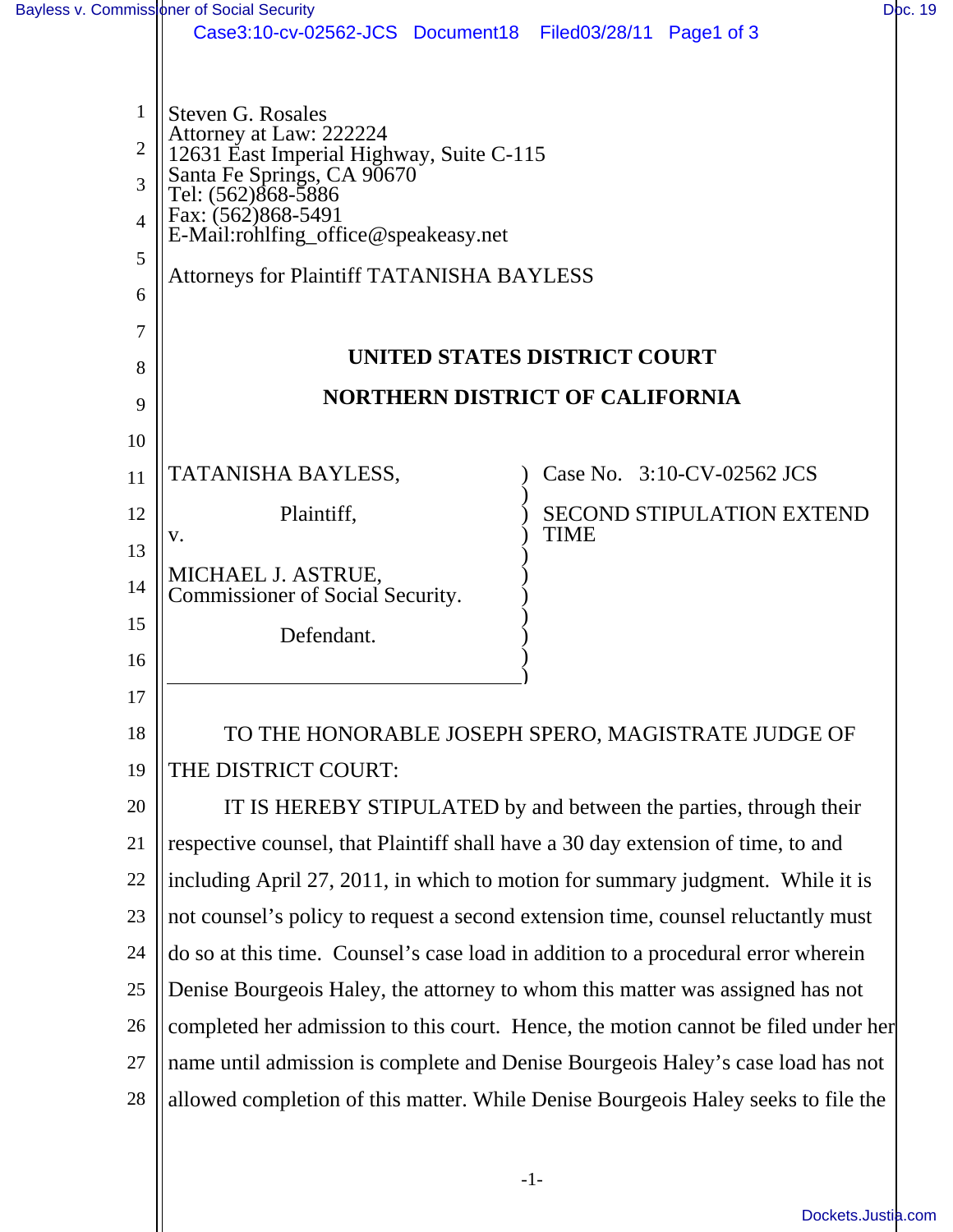1 2 3 4 5 6 7 8 9 10 11 12 13 14 15 16 17 18 19 20 21 22 23 24 25 26 27 28 motion for summary judgment before the due date, she seeks this second and final extension as the motion will not be done by March 28, 2011. In addition to other deadlines, Denise Bourgeois Haley will be unavailable until Wednesday, March 30, 2011 due to a pressing family matter that is not local. She is leaving today and will not be returning until Wednesday March 30, 2011. This request is made solely at the request of Plaintiff's counsel. Counsel has acted diligently and in good faith in the preparation of this matter; however, counsel has not been able to comply with the current due date of March 28, 2011. Counsel respectfully request that additional time be allowed to Tatanisha Bayless to properly prepare a meaningful motion for summary judgment on her behalf and apologizes to the court for inconveniencing the court in any manner. Bayless respectfully requests that this request be granted. DATE: March 24, 2011 Respectfully submitted, LAW OFFICES OF LAWRENCE D. ROHLFING /s/ *Stephen G. Rosales* BY:<br>
Steven G. Rosales<br>
Attorney for plaintiff Tatanisha Bayless DATE: March 28, 2011 Melinda Hagg<br>United States Attorney /s/ *Kathryn R. Watson* BY: \_\_\_\_\_\_\_\_\_\_\_\_\_\_\_\_\_\_\_\_\_\_\_\_\_\_\_\_ Kathryn R. Watson Attorneys for defendant Michael Astrue